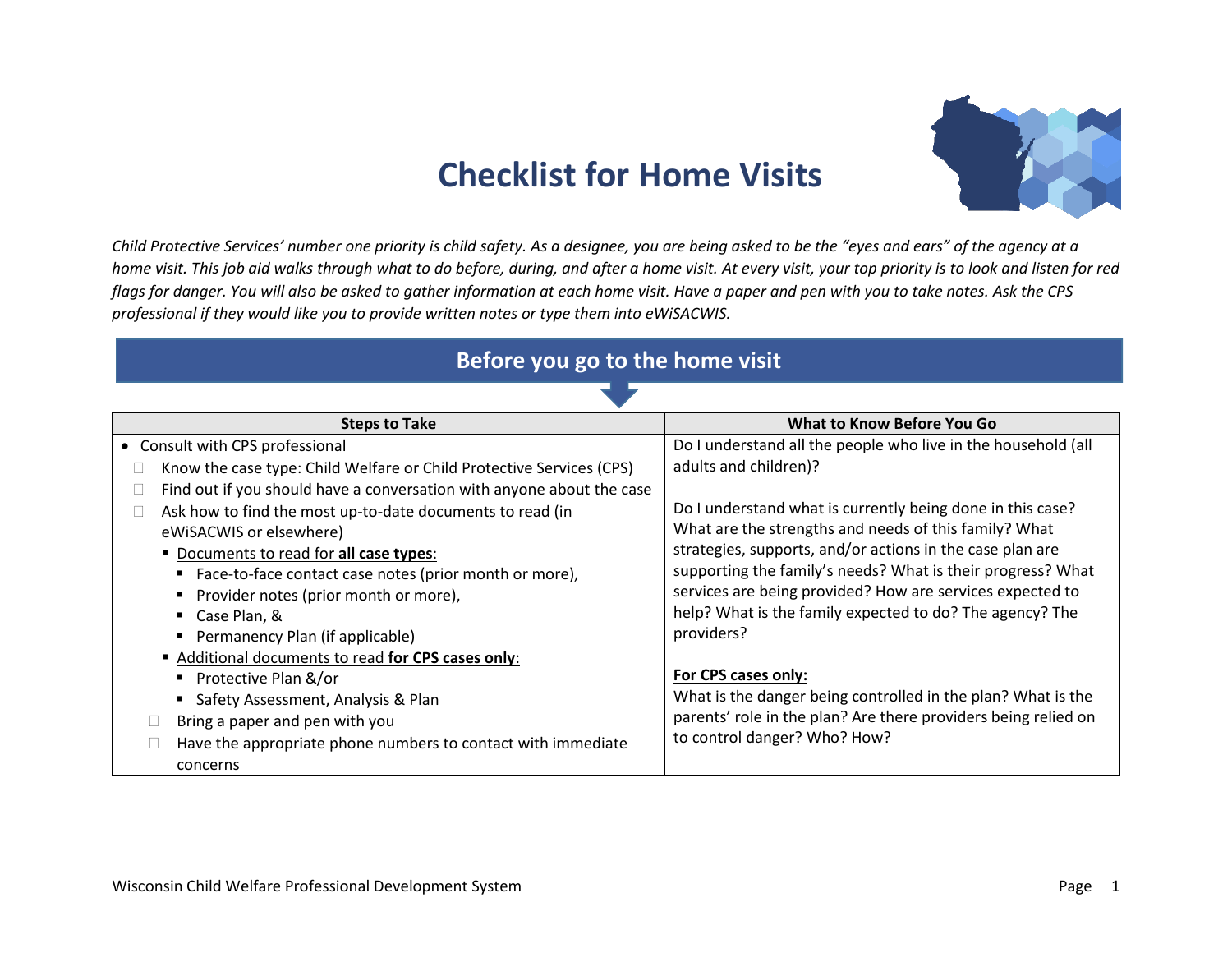## **During the visit**

| <b>Tasks</b>                                        | <b>Questions to Ask Yourself</b>                                                                                                                                                                                                                                                                                                                                                                                                                                                                                                                                                                                                                                                                                                                                                                                                                                                               | <b>Job Aids to</b><br><b>Use</b>                                | <b>Example Questions to Ask Others</b>                                                                                                                                                                                                                                                                                                                                                                                                                                                                                                                                                                                                                                                                                                                          |
|-----------------------------------------------------|------------------------------------------------------------------------------------------------------------------------------------------------------------------------------------------------------------------------------------------------------------------------------------------------------------------------------------------------------------------------------------------------------------------------------------------------------------------------------------------------------------------------------------------------------------------------------------------------------------------------------------------------------------------------------------------------------------------------------------------------------------------------------------------------------------------------------------------------------------------------------------------------|-----------------------------------------------------------------|-----------------------------------------------------------------------------------------------------------------------------------------------------------------------------------------------------------------------------------------------------------------------------------------------------------------------------------------------------------------------------------------------------------------------------------------------------------------------------------------------------------------------------------------------------------------------------------------------------------------------------------------------------------------------------------------------------------------------------------------------------------------|
| Meet all<br>household<br>members                    | • Was I able to meet face-to-face with all adults<br>and children noted as living in this household?<br>• If new people are in the home collect information<br>and notify CPS professional:<br>Name<br>$\circ$<br>Date of birth<br>$\circ$<br>Why they are there and their role in the<br>$\circ$<br>household                                                                                                                                                                                                                                                                                                                                                                                                                                                                                                                                                                                 |                                                                 | • Ask parents: "Has anyone new moved into the house<br>since our last visit?" "Anyone left?" "Has anyone<br>stayed overnight for a few nights?" "Anyone new<br>spending a significant amount of time here?"<br>• Ask the person (if they are present) or another adult:<br>"How did you became involved with the family?"<br>"What would you say your role in the family is,<br>especially as it relates to the child?""                                                                                                                                                                                                                                                                                                                                        |
| Walk<br>through of<br>home                          | • Does the home continue to function in a way that<br>children will not be hurt, and their needs are<br>being met based on ages and individual needs?                                                                                                                                                                                                                                                                                                                                                                                                                                                                                                                                                                                                                                                                                                                                          | <b>Red Flags</b><br>for Danger;<br>Dev. Ages &<br><b>Stages</b> | • "Would you walk me through the house?"                                                                                                                                                                                                                                                                                                                                                                                                                                                                                                                                                                                                                                                                                                                        |
| <b>Discuss</b><br>current<br>plan with<br>parent(s) | • Do the parents understand the need for the case<br>to continue to be open with services?<br>Is the family making progress on their plan?<br>• Have parents been able to meet with providers<br>during this crisis?<br>If any services have been impacted, how has the<br>$\bullet$<br>family been coping, and has it affected the<br>household?<br>Child Welfare cases are not open due to<br>current danger concerns for children but<br>always consider if you observe or hear first or<br>second hand about any red flags for danger.<br>" CPS Cases are open due to danger concerns.<br>Consider: Has anything significant changed (for<br>better or worse) that would impact the plan<br>controlling the danger? Are parents and<br>providers committed and fulfilling their role in<br>the plan? Are there red flags for danger? If<br>parents aren't willing or able to continue with | <b>Red Flags</b><br>for Danger                                  | • Verbally summarize plan: "Do you understand your<br>role?" "Are you committed to continuing your part?"<br>"How?" "Is there anything about the plan that needs<br>to be discussed or potentially changed?"<br>• "Have you been able to meet with your providers?"<br>"If not, how come?" "What needs to happen next to<br>get things back on track?"<br>• Regarding the plan: "What progress has been made?"<br>"What has been working well?" "Are you trying<br>anything new?" "How is that going?" "Do you need<br>anything from the agency to continue to make<br>progress?"<br>• "Does anyone in the family have any medical or<br>mental health concerns or diagnoses?" "Have you<br>been able to have your medical needs met?"<br>"Medications filled?" |